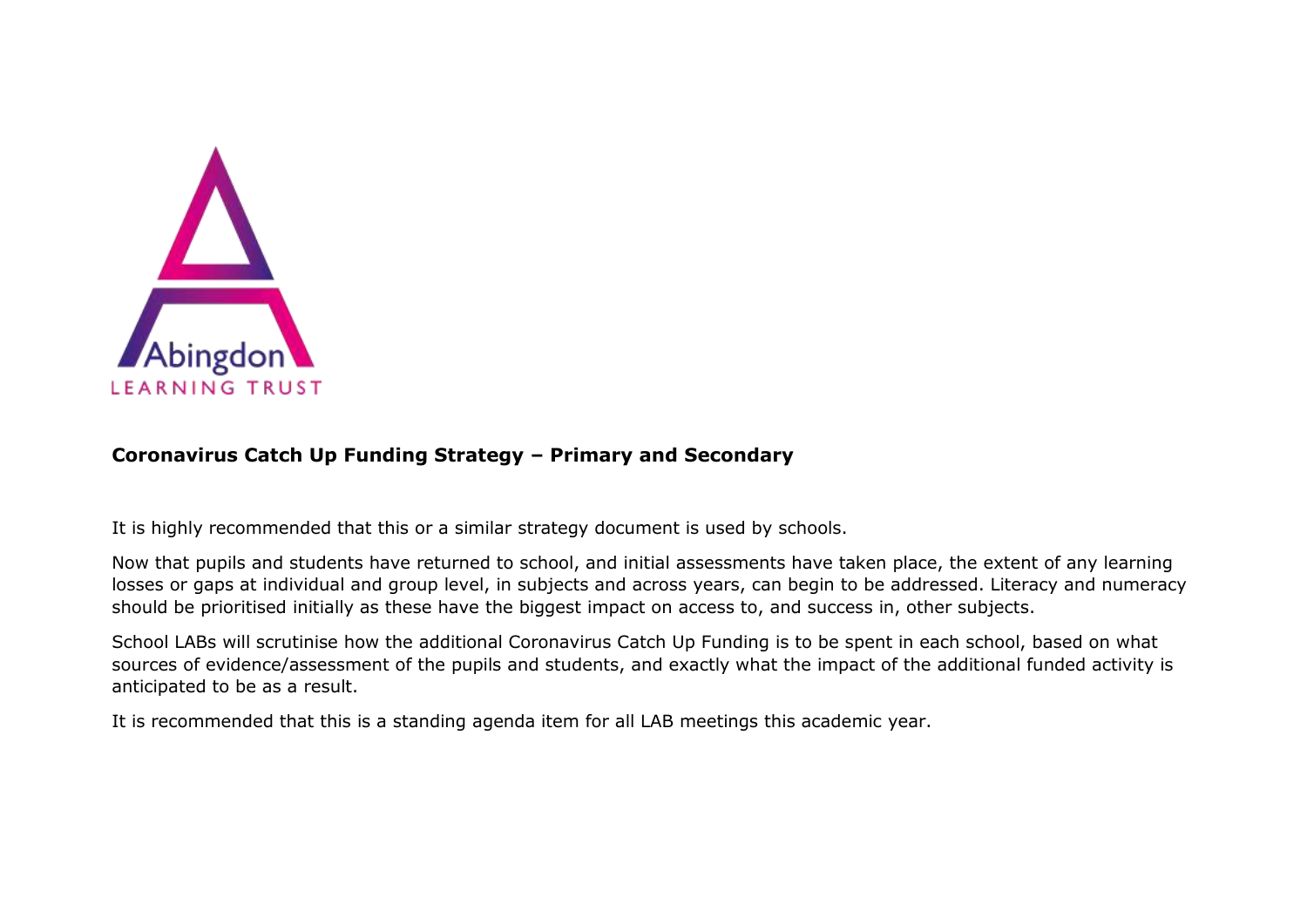## **Coronavirus Catch Up Funding strategy (secondary)**

| 1. Summary information                    |                                                                                                                |                                                |                                  |  |  |
|-------------------------------------------|----------------------------------------------------------------------------------------------------------------|------------------------------------------------|----------------------------------|--|--|
| <b>School John Mason School</b>           |                                                                                                                |                                                |                                  |  |  |
| <b>Academic Year</b>                      | 2021-22                                                                                                        | <b>Total catch-up funding budget</b>           | JMS (861<br>students)<br>£68,880 |  |  |
| <b>Total number of</b><br>pupils eligible | All 861 pupils are eligible if they are<br>suffering due to lost learning- we have a<br>core group of students | Date/s for internal review of this<br>strategy | February '22<br>July '22         |  |  |

## **2. Current attainment**

|                                                                                                  | Y11 Dec 22<br><b>Assessments</b> | Mar 22 Assessments |  |  |
|--------------------------------------------------------------------------------------------------|----------------------------------|--------------------|--|--|
| Progress 8 score average                                                                         | 0.02                             |                    |  |  |
| <b>Attainment 8 score average</b>                                                                | 51.1                             |                    |  |  |
| <b>EBacc entries and ave. points score</b>                                                       | 39.1% and<br>4.35                |                    |  |  |
| <b>Basics 5+</b>                                                                                 | 46.4%                            |                    |  |  |
| 3. Identified gaps/barriers to ensure pupils move back on trajectory                             |                                  |                    |  |  |
| <b>Academic barriers</b> <i>(issues to be addressed in school, such as poor literacy skills)</i> |                                  |                    |  |  |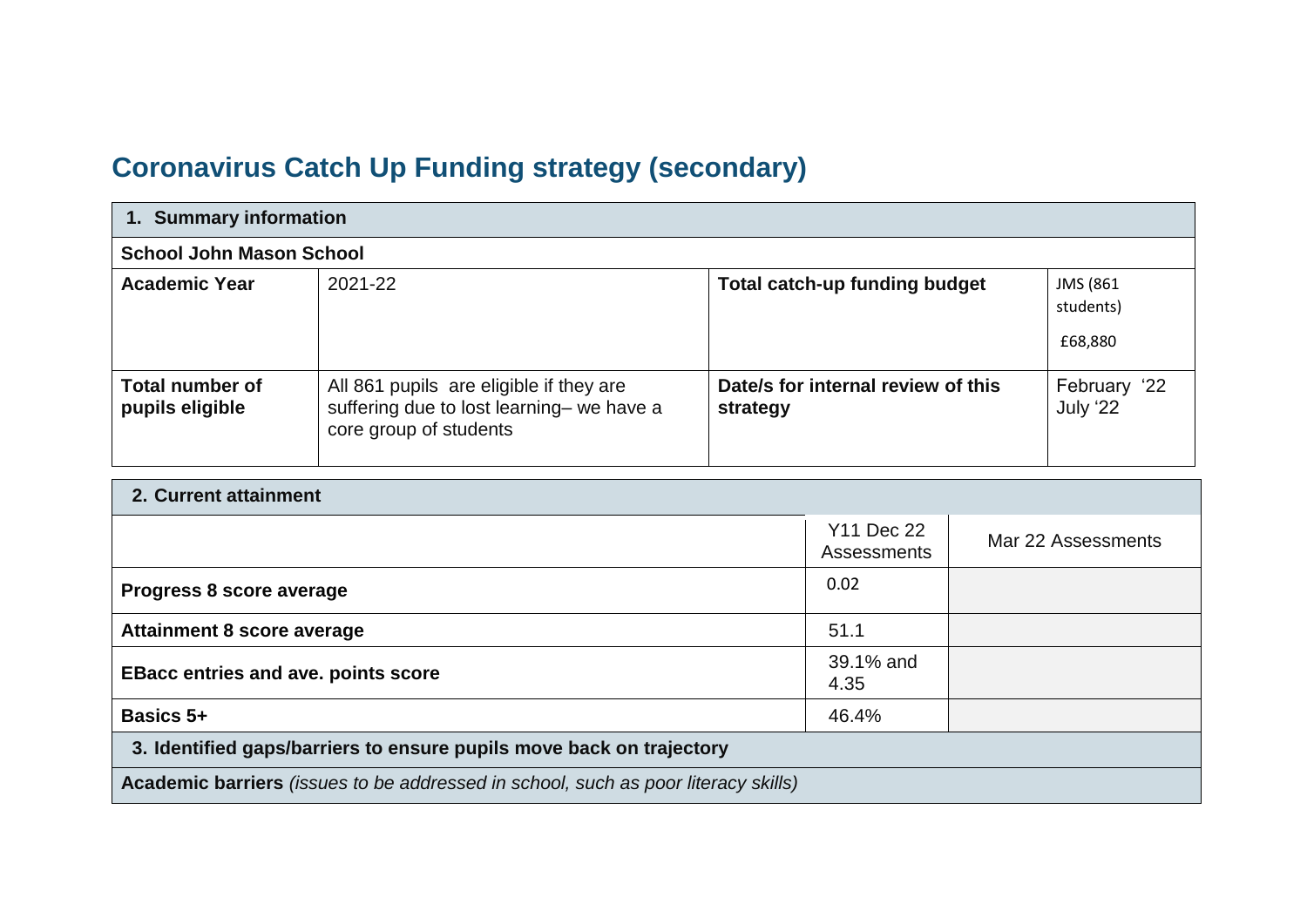| Α. | Literacy skills: reading scores are lower for pupils than for other pupils, which prevents them making good progress.                                                                                                                                      |                                                                                                                                         |  |  |  |  |
|----|------------------------------------------------------------------------------------------------------------------------------------------------------------------------------------------------------------------------------------------------------------|-----------------------------------------------------------------------------------------------------------------------------------------|--|--|--|--|
| В. | Subject content has been missed, as home learning/independent learning not secure for these students (IT access and<br>independent learning skills- Attitude to learning (ATL) at home                                                                     |                                                                                                                                         |  |  |  |  |
| C. | Mental health issues, Well-being, resilience, and self esteem as learners has been identified as an issue for these<br>students, and so this is further compounded by the time away from school.                                                           |                                                                                                                                         |  |  |  |  |
|    | Additional barriers (including issues which also require action outside school, such as low attendance rates)                                                                                                                                              |                                                                                                                                         |  |  |  |  |
| D. | Attendance is lower for identified vulnerable groups and therefore access to quality first teaching is hampered.                                                                                                                                           |                                                                                                                                         |  |  |  |  |
|    | Success criteria<br>4. Intended outcomes (specific outcomes and how they will be measured)                                                                                                                                                                 |                                                                                                                                         |  |  |  |  |
| Α. | Reading ages and progress data improve comparatively well compared to similar<br>ZPD score for CUF group improves in<br>ARR end of term (EOT) and end of<br>students<br>year (EOY) testing in line or at an<br>increased rate compared to non-CUF<br>peers |                                                                                                                                         |  |  |  |  |
| В. | GCSE P8 scores show improved progress for group compared to national gaps                                                                                                                                                                                  | Progress data drops for CUF group per<br>year group show rates of progress<br>increasing to be in line or better than<br>non-CUF peers. |  |  |  |  |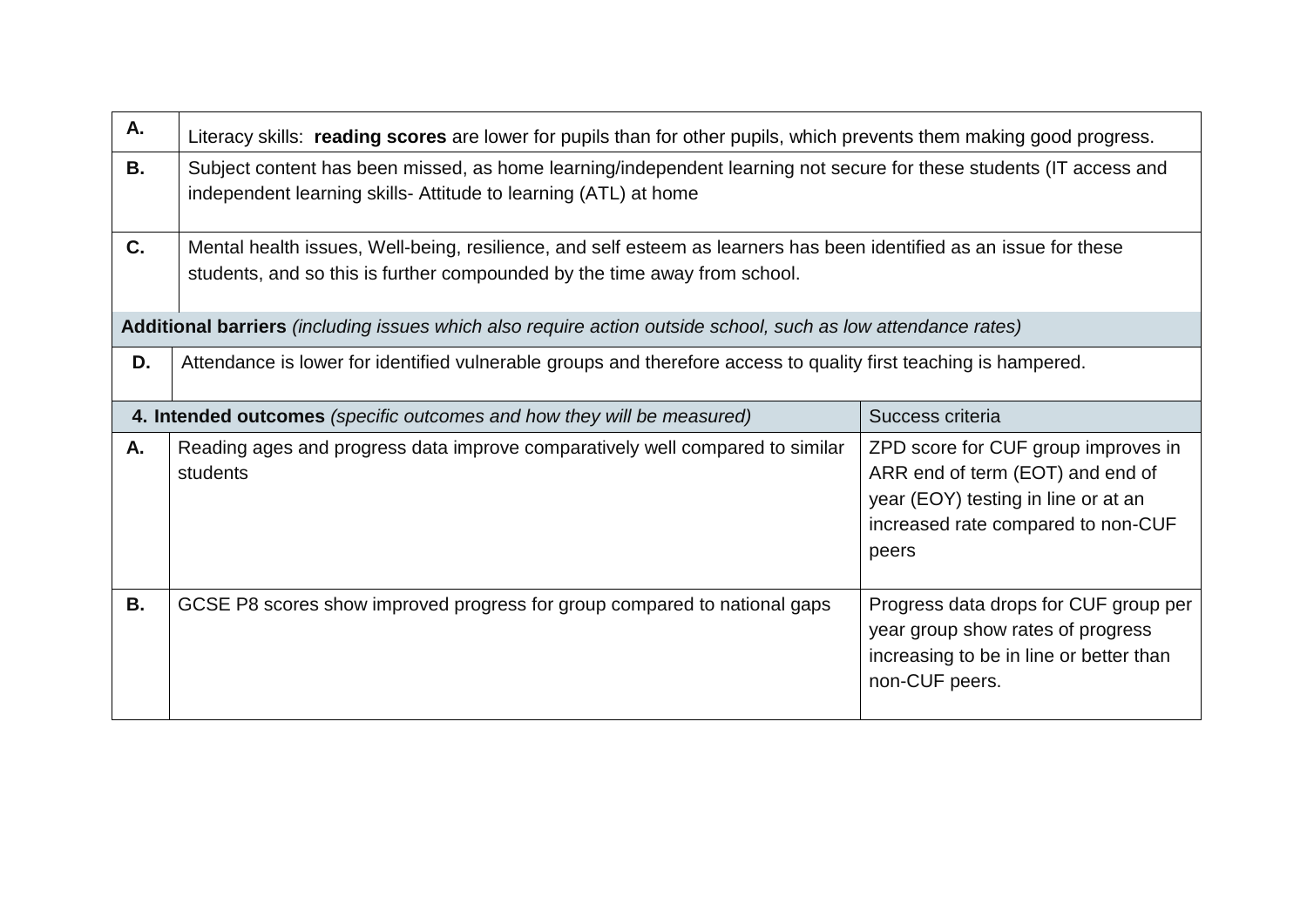| C.            | Students show good attitude to learning (at home) and are engaged in their<br>blended/remote learning offer. |                                                                                                   |                                                                                                                    |                                      | P8 tracker, ATL data, homework<br>completion, learning walks and impact<br>reports for interventions. |                               |  |
|---------------|--------------------------------------------------------------------------------------------------------------|---------------------------------------------------------------------------------------------------|--------------------------------------------------------------------------------------------------------------------|--------------------------------------|-------------------------------------------------------------------------------------------------------|-------------------------------|--|
| D.            |                                                                                                              | Attendance rates are over 92+/95+% for KS4/3<br>Ave attendance at 95%+ for KS3 and<br>92% for KS4 |                                                                                                                    |                                      |                                                                                                       |                               |  |
|               | 5. Planned expenditure                                                                                       |                                                                                                   |                                                                                                                    |                                      |                                                                                                       |                               |  |
|               | Academic year                                                                                                | 2021/22                                                                                           |                                                                                                                    |                                      |                                                                                                       |                               |  |
|               |                                                                                                              | provide targeted support and support whole school strategies.                                     | The three headings enable you to demonstrate how you are using the Catch Up Funding to improve classroom learning, |                                      |                                                                                                       |                               |  |
|               |                                                                                                              | i. Quality of teaching for all                                                                    |                                                                                                                    |                                      |                                                                                                       |                               |  |
| <b>Action</b> |                                                                                                              | Intended outcome                                                                                  | What is the evidence and                                                                                           | How will you                         | <b>Staff</b>                                                                                          | When will you                 |  |
|               |                                                                                                              |                                                                                                   | rationale for this choice?                                                                                         | ensure it is<br>implemented<br>well? | lead                                                                                                  | review<br>implementation<br>? |  |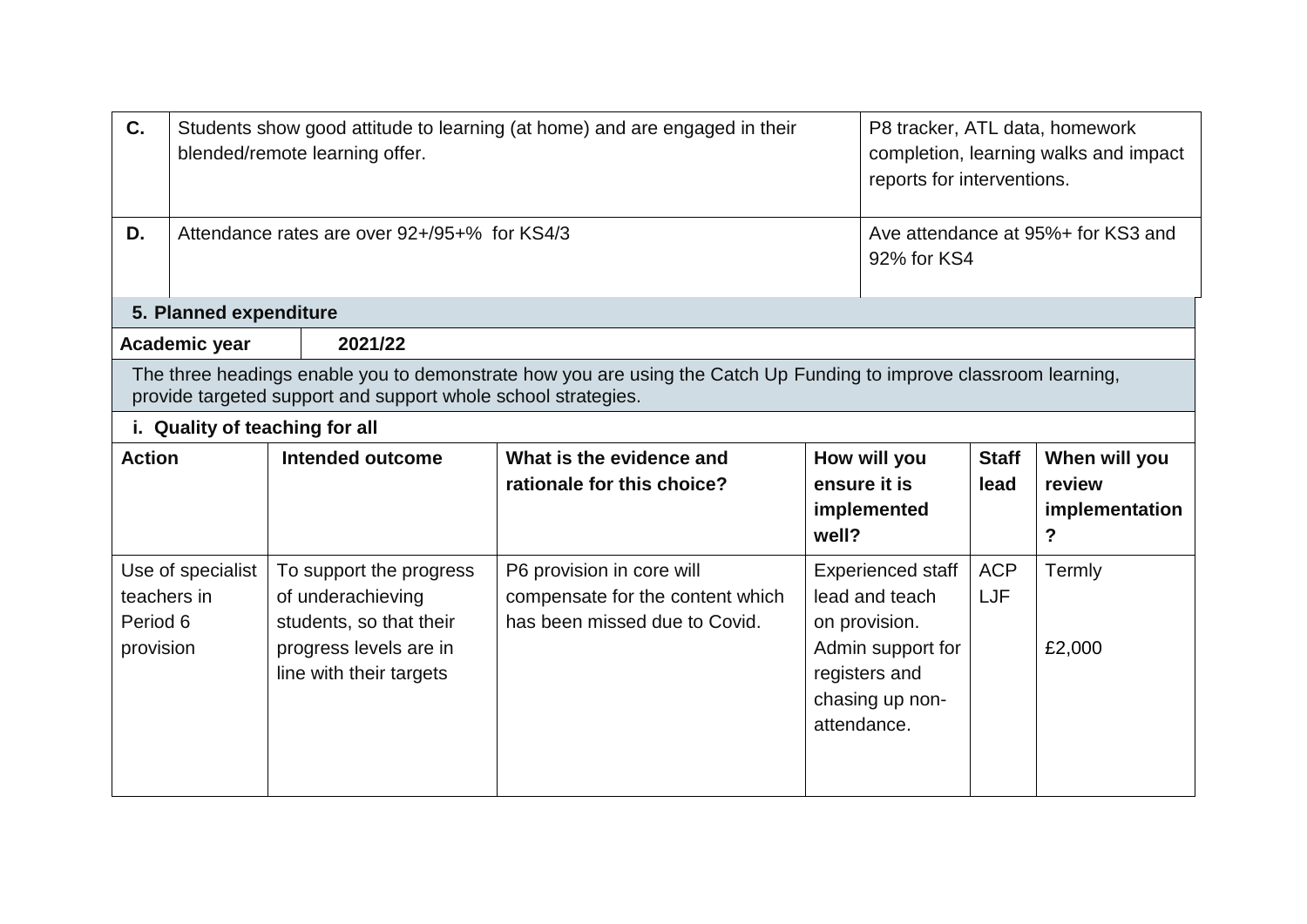| Literacy $-$<br>additional<br>funding for an<br>English teacher            | To support the progress<br>of underachieving<br>students, so that their<br>progress levels are in<br>line with their targets | <b>Improving Literacy in Secondary</b><br><b>Schools</b>                                                                                                                                                                                                                                                                                                                                                                                                                                | Learning walks<br>Student voice<br>Data tracking of<br>progress in<br>English       | <b>SAB</b><br><b>KJR</b>              | £34,132                                               |  |
|----------------------------------------------------------------------------|------------------------------------------------------------------------------------------------------------------------------|-----------------------------------------------------------------------------------------------------------------------------------------------------------------------------------------------------------------------------------------------------------------------------------------------------------------------------------------------------------------------------------------------------------------------------------------------------------------------------------------|-------------------------------------------------------------------------------------|---------------------------------------|-------------------------------------------------------|--|
| Intervention<br>worker /TA for<br>intervention in<br>Maths $-50%$<br>costs |                                                                                                                              | Similar to DfE endorsed provision.<br>Tuition targeted at specific needs<br>and knowledge gaps can be an<br>effective method to support low<br>attaining pupils or those falling<br>behind, both one to one and small<br>groups.<br>https://educationendowmentfoundati<br>on.org.uk/education-<br>evidence/teaching-learning-<br>toolkit/one-to-one-tuition<br>https://educationendowmentfoundati<br>on.org.uk/education-<br>evidence/teaching-learning-<br>toolkit/small-group-tuition | Learning walks<br>Student voice<br>Data tracking of<br>progress for key<br>students | <b>JEG</b><br><b>CW</b><br><b>LJF</b> | Circa.<br>£14,000 $pa$ with<br>on $costs =$<br>£7,000 |  |
| Total budgeted cost                                                        |                                                                                                                              |                                                                                                                                                                                                                                                                                                                                                                                                                                                                                         |                                                                                     |                                       |                                                       |  |
| ii. Targeted support                                                       |                                                                                                                              |                                                                                                                                                                                                                                                                                                                                                                                                                                                                                         |                                                                                     |                                       |                                                       |  |
| <b>Action</b>                                                              | Intended outcome                                                                                                             | What is the evidence and<br>rationale for this choice?                                                                                                                                                                                                                                                                                                                                                                                                                                  | How will you<br>ensure it is                                                        | <b>Staff</b><br>lead                  | When will you<br>review                               |  |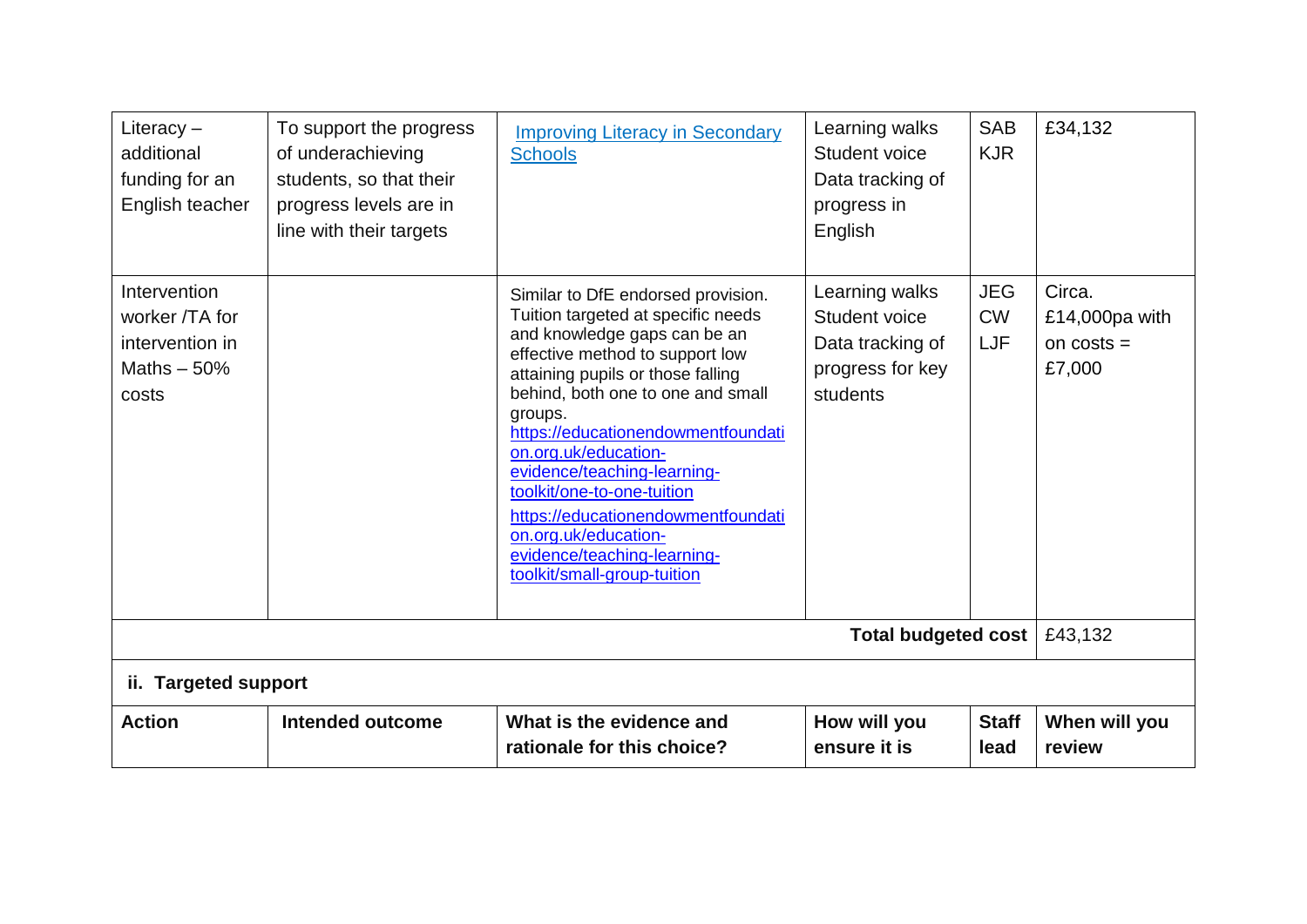|                                                                                    |                                                                                                                 |                                                                                                                                                                                                                                                                                                                                                                                                                                                                                                                                                                                                                                                                         | implemented<br>well?                                                                                                                                                                                                       |            | implementation<br>$\overline{?}$ |
|------------------------------------------------------------------------------------|-----------------------------------------------------------------------------------------------------------------|-------------------------------------------------------------------------------------------------------------------------------------------------------------------------------------------------------------------------------------------------------------------------------------------------------------------------------------------------------------------------------------------------------------------------------------------------------------------------------------------------------------------------------------------------------------------------------------------------------------------------------------------------------------------------|----------------------------------------------------------------------------------------------------------------------------------------------------------------------------------------------------------------------------|------------|----------------------------------|
| Appointment of<br>a fixed term one<br>year Teaching<br>Assistant = $50\%$<br>costs | To run the interventions<br>in Learning Support                                                                 | Interventions in LS have + impact                                                                                                                                                                                                                                                                                                                                                                                                                                                                                                                                                                                                                                       | Oversee<br>appointment.<br>Impact report<br>termly<br>Learning walks<br>student voice                                                                                                                                      | <b>JEG</b> | £7,000                           |
| National<br>Tutoring<br>Programme                                                  | To support students to<br>catch up with work in<br>specific subjects, small<br>group and individual<br>coaching | Tutoring small group overlearning<br>sessions with specialist teachers<br>within and outside curriculum time<br>with adults that the students<br>already have a good relationship<br>with.<br>DfE endorsed provision. Tuition<br>targeted at specific needs and<br>knowledge gaps can be an effective<br>method to support low attaining<br>pupils or those falling behind, both<br>one to one and small groups.<br>https://educationendowmentfoundati<br>on.org.uk/education-<br>evidence/teaching-learning-<br>toolkit/one-to-one-tuition<br>https://educationendowmentfoundati<br>on.org.uk/education-<br>evidence/teaching-learning-<br>toolkit/small-group-tuition | funding for IT and<br>headsets for 28<br>students taking<br>part<br>Choosing<br>students with<br>resilience and the<br>ability for<br>reflection<br>essential.<br>ImpactEd impact<br>measuring as<br>part of a<br>package. | LJF        | £4,000                           |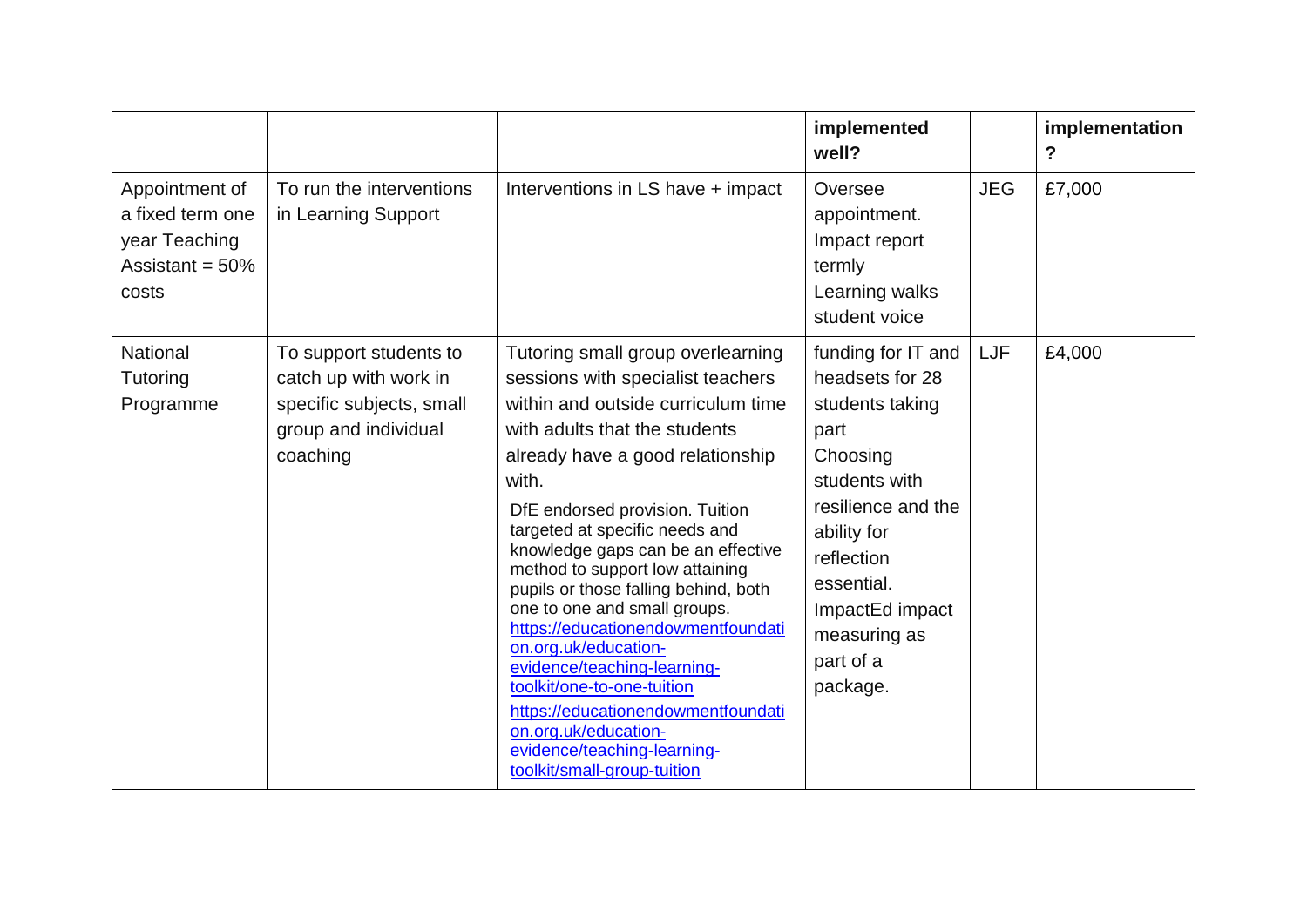| <b>JMS English</b><br>home tutoring                                                  | To offer mentoring for PP<br><b>Y9 students</b>                    | Mentoring from 6 <sup>th</sup> formers in<br>Abingdon Partnership                                                      |                                                                                                                                                                            |                      | £4,000                                                                                                                           |  |  |
|--------------------------------------------------------------------------------------|--------------------------------------------------------------------|------------------------------------------------------------------------------------------------------------------------|----------------------------------------------------------------------------------------------------------------------------------------------------------------------------|----------------------|----------------------------------------------------------------------------------------------------------------------------------|--|--|
| Use of Academy<br>21 (or similar<br>online tuition<br>partner) for<br>small minority | To support two KS4 CUF<br>students with relevant<br>qualifications | Students at KS4 who have fallen<br>behind and whose attendance, due<br>in part to Covid lockdown, is under<br>50%- PA. | Support manager<br>to induct student<br>and family into<br>the provision and<br>ensure buy-in<br>trail period of 4<br>weeks checking<br>virtual attendance<br>is above 90% | <b>LJF</b>           | at Student<br>Support<br>fortnightly<br>meetings<br>Weekly<br>attendance<br>report from<br>Academy 21<br>Allocation - £<br>4,000 |  |  |
| Counsellor                                                                           | 5 hrs                                                              | Students raised at SS as needing<br>support                                                                            |                                                                                                                                                                            | TM<br>LJF            |                                                                                                                                  |  |  |
| <b>Total budgeted cost</b>                                                           |                                                                    |                                                                                                                        |                                                                                                                                                                            |                      | £21,000                                                                                                                          |  |  |
|                                                                                      | iii. Other approaches                                              |                                                                                                                        |                                                                                                                                                                            |                      |                                                                                                                                  |  |  |
| <b>Action</b>                                                                        | <b>Intended outcome</b>                                            | What is the evidence and<br>rationale for this choice?                                                                 | How will you<br>ensure it is                                                                                                                                               | <b>Staff</b><br>lead | When will you<br>review                                                                                                          |  |  |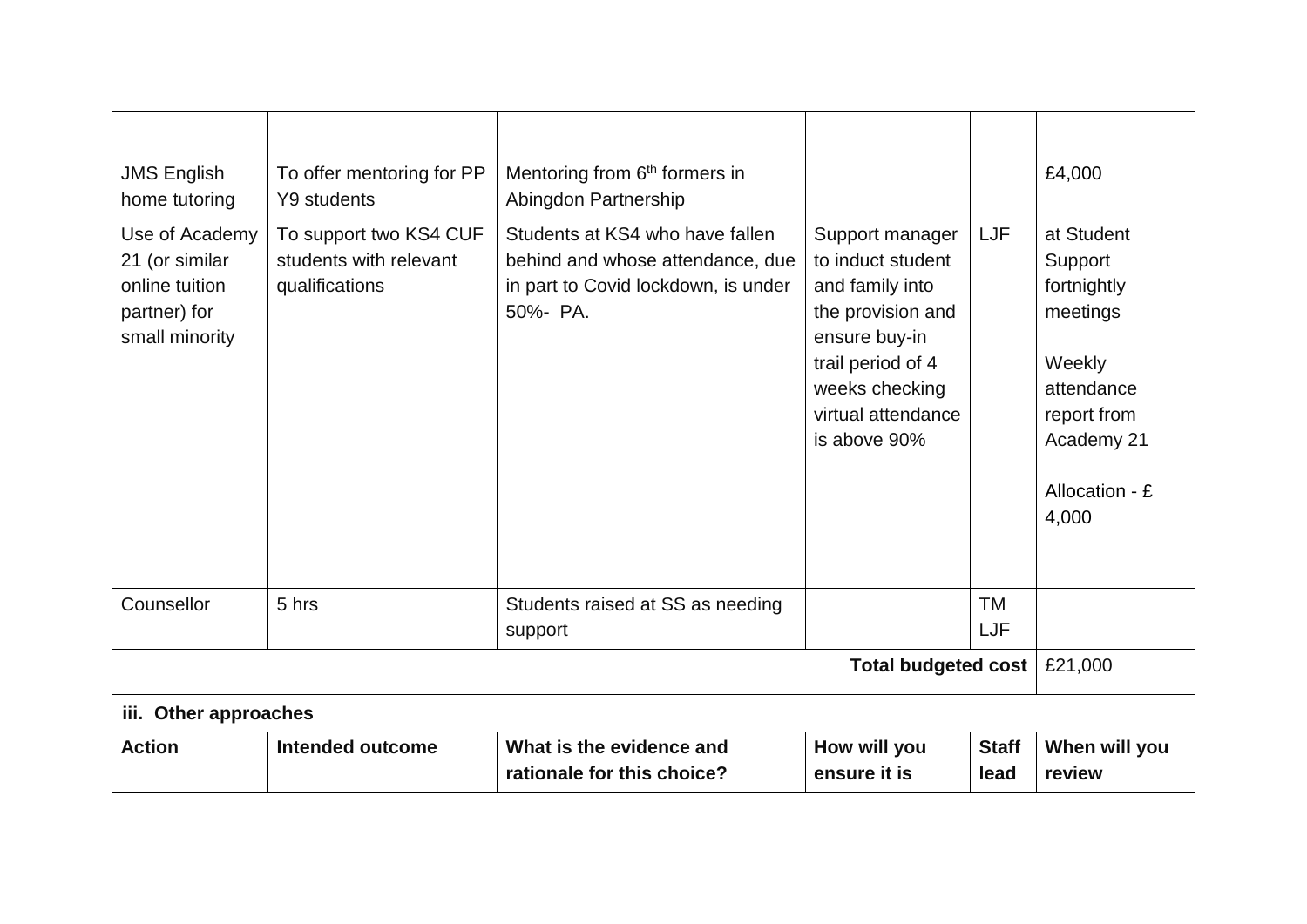|                                                                                                                 |                                                                                            |                                                                                                                | implemented<br>well?                                                                                                      |                    | implementation<br>?                         |
|-----------------------------------------------------------------------------------------------------------------|--------------------------------------------------------------------------------------------|----------------------------------------------------------------------------------------------------------------|---------------------------------------------------------------------------------------------------------------------------|--------------------|---------------------------------------------|
| IT access -<br>purchasing<br>chromebooks<br>for student use                                                     | to remove the barrier of<br>IT access for students<br>who do not own their<br>own computer | All blended learning and home<br>learning is set and collected via IT<br>google sites. Access vital.           | Monitor usage<br>Use data<br>collections and<br>ATL scores from<br>teachers to<br>ascertain positive<br>impact of IT use. | LJF                | <b>March 2022</b><br>Allocation -<br>£1,500 |
| Use of Bedrock<br>Vocabulary<br><b>Builder</b>                                                                  | to support students to<br>build vocabulary                                                 | Poor literacy is a barrier for<br>disadvantaged cohort and so<br>compounded by lockdown                        | Used through LS,<br>teacher training<br>and Literacy<br>Learning group<br>with key subjects                               | RAC/<br><b>KJR</b> | January 2021<br>Allocation -<br>£3,280      |
| Safe<br>spaces/staffed<br>rooms in<br>Learning<br>Support at<br>social times                                    | to offer students a<br>break/lunch time space,<br>staffed by paid duty team                | non-attendance can be a result of<br>anxiety about social times (student<br>voice for key pupils in September) | <b>SSM/Duty hours</b>                                                                                                     | LJF                | Allocation - £500                           |
|                                                                                                                 |                                                                                            |                                                                                                                | Total budgeted cost                                                                                                       |                    | £5,380                                      |
| Additional detail (including accessing National Tutoring Programme/other sources of support for pupil learning) |                                                                                            |                                                                                                                |                                                                                                                           |                    |                                             |